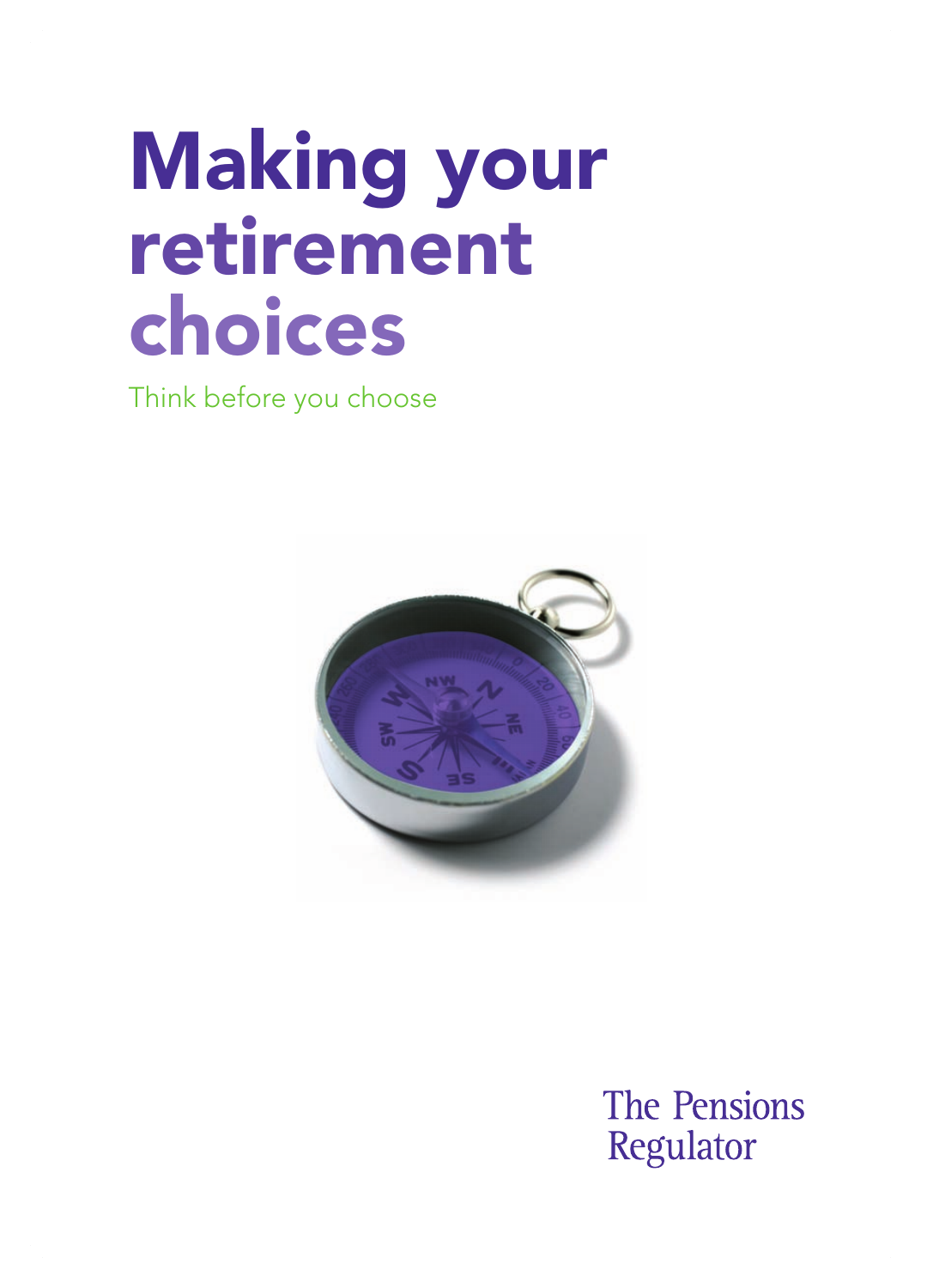### **Contents**

| At a glance                                         | page 4  |
|-----------------------------------------------------|---------|
| Things you should know                              | page 5  |
| What is an annuity?                                 | page 7  |
| What affects the cost of an annuity?                | page 7  |
| How does the open-market option work?               | page 9  |
| Who can help you with the open-market option?       | page 10 |
| What types of annuity are there?                    | page 10 |
| What alternatives are there to an annuity?          | page 13 |
| Alternatives to an annuity                          | page 13 |
| What things should I keep in mind if I shop around? | page 15 |
| Frequently asked questions                          | page 16 |
| Who regulates annuities?                            | page 19 |
| Ten important things to consider                    | page 19 |
| Where to get more information                       | page 20 |
| Jargon buster                                       | page 22 |
| About The Pensions Regulator                        | page 23 |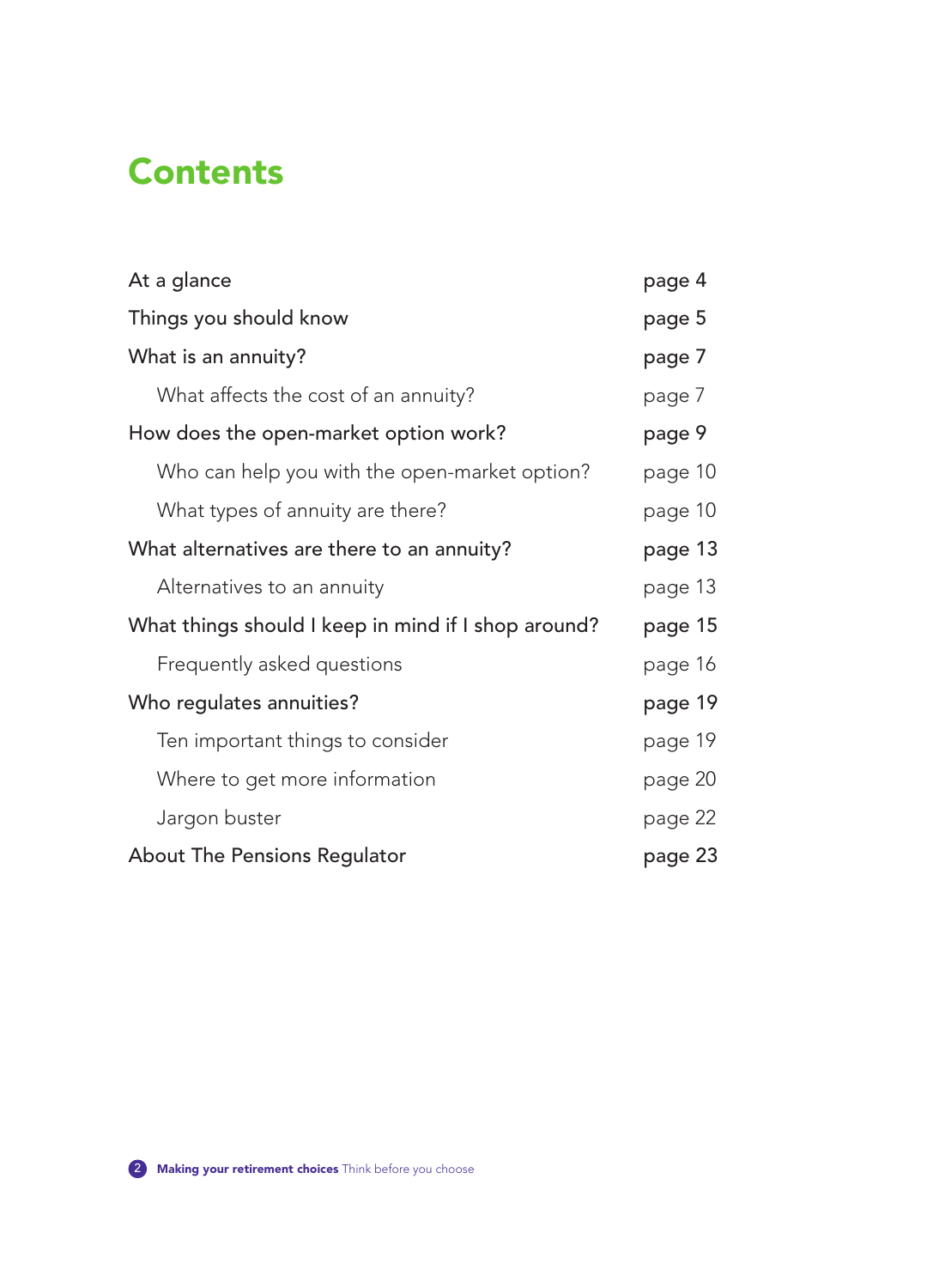# This guide is for you if:

- you are approaching retirement; and
- you have any defined contribution (DC) benefits in an occupational pension scheme set up by your employer (even if it's mostly final salary).

The Pensions Regulator regulates UK work-based pension schemes. We have produced this quide to help you decide how to take your benefits from your pension scheme. We know that pensions language can be confusing and so have included a jargon buster (see page 22) to explain some of the important words.

For help with individual or group personal pensions, look at the guides issued by the Money Advice Service.

Your defined contribution or additional voluntary contribution (AVC) scheme documents will explain the choices you have when you retire. We have produced this guide to help you make sense of these choices so that you make a decision that is right for you.

Please read this guide and the information provided by your scheme carefully. If you have any questions, ask your usual pension scheme contact or financial adviser to explain anything you do not understand.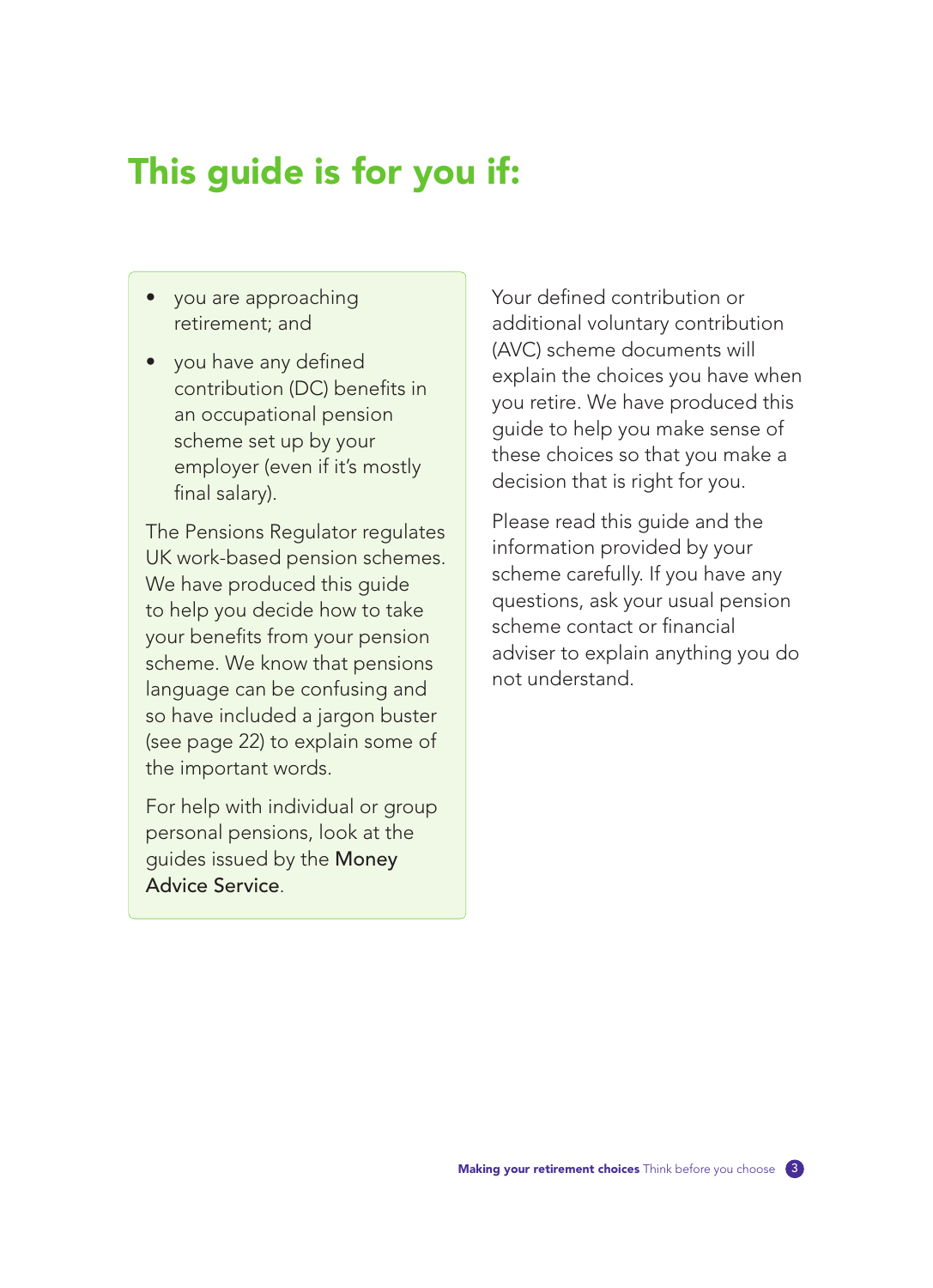# At a glance

- You do not have to accept the pension income offered by your pension scheme. You have the right to take your retirement income from a different provider – this is called the open-market option (OMO).
- Your scheme may not offer the best deal for your money when you retire, so check whether you can get more for your money by using the open-market option.
- In difficult economic times, your pension fund may be worth less than you expected, so getting the best deal is even more important.
- Choosing how to take your retirement income can be a complicated decision. We recommend that you consider getting advice from a financial adviser authorised by the Financial Services Authority (FSA). To find a financial adviser, please see page 21.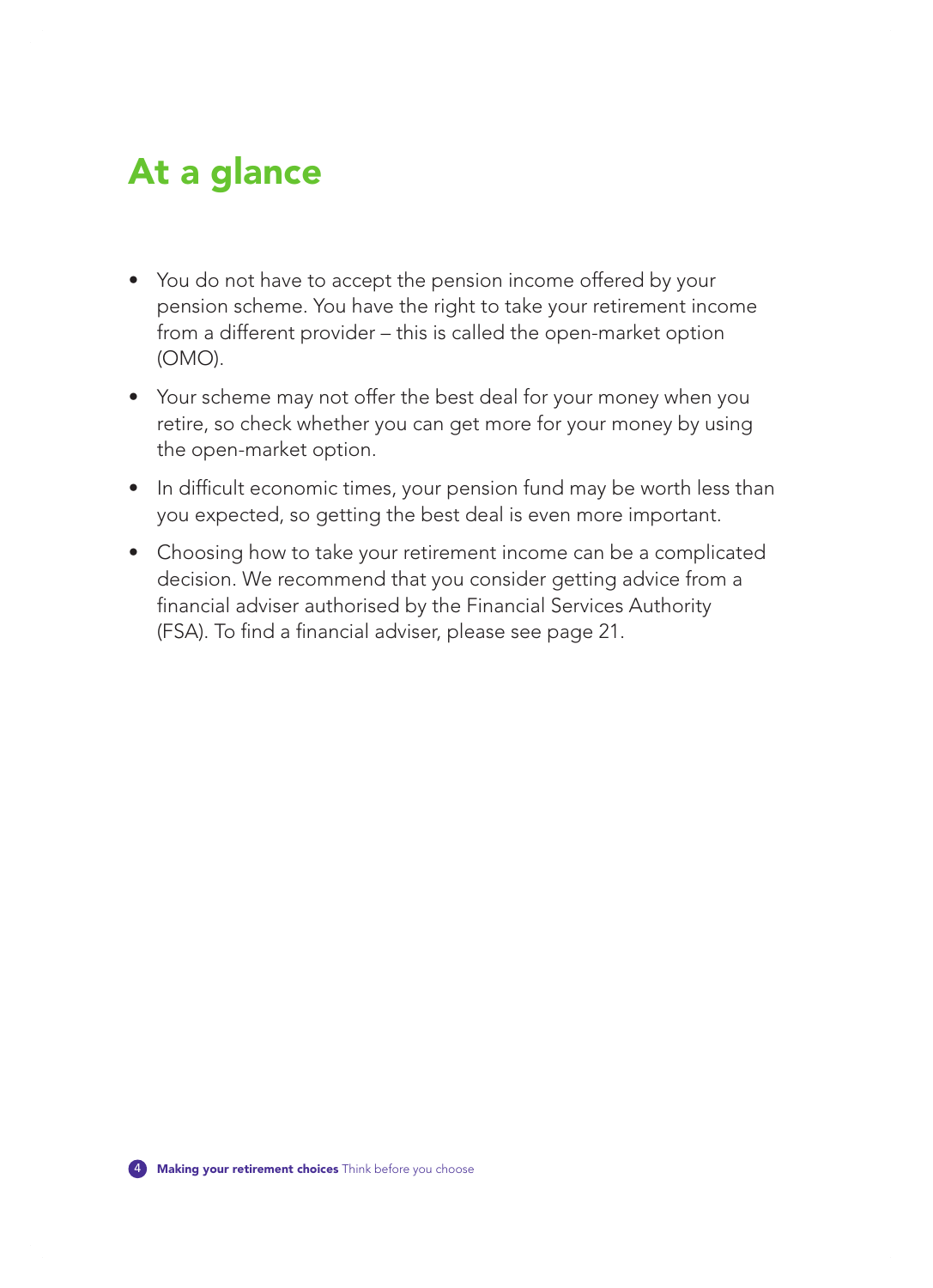# Things you should know

- Your pension scheme should send you, no later than 6 months before you are due to retire, details of the choices you have.
- This information will discuss buying an annuity (an arrangement which provides you with a pension income for the rest of your life).
- Your pension scheme must tell you that you have the right to shop around and about the different types of annuity that are available.
- You do not have to accept the annuity quoted by your pension scheme and you can shop around to find the best deal – this is called the open-market option.
- Your income in retirement will depend on 4 main things:
	- how much money you and your employer have paid into your scheme;
	- how this money has been invested;
	- how much of this money has been used to pay any charges; and
	- the decision you make now on how you take your retirement income.
- If your pension fund rises and drops in value (for example, all or some of it is linked to stocks and shares), you may want to consider switching your fund into a lower risk investment to reduce uncertainty in the run up to retirement. Check with your scheme whether this option is available and whether there is a charge for switching your money.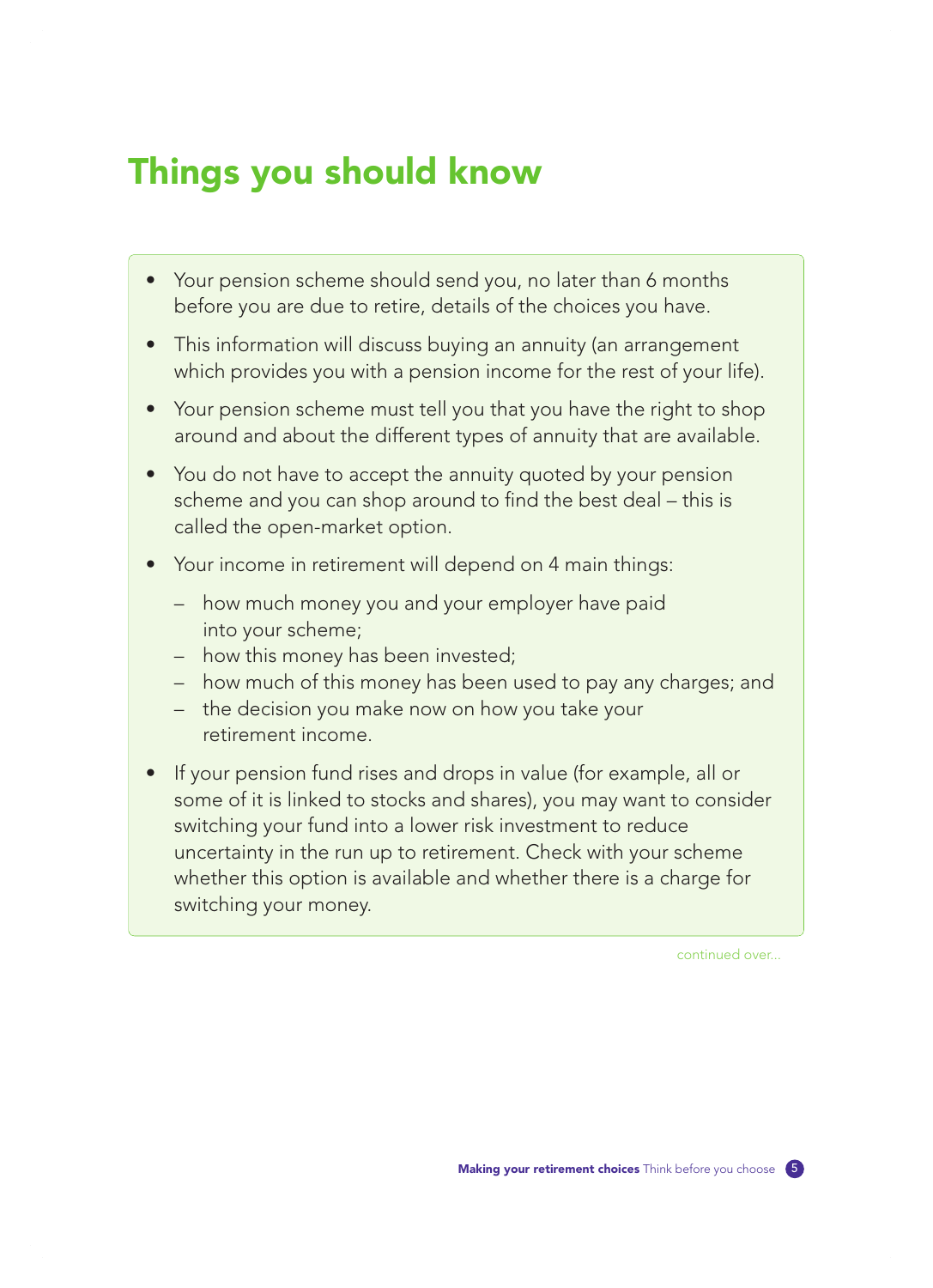Things you should know continued...

You may get better value for your money if you shop around using your open-market option. Before you make any decision, you need to consider:

- your overall financial situation;
- what you might need financially in the future; and
- how much tax-free cash you want to take (this is sometimes called a pension commencement lump sum).

There are limits on the amount of cash you can have as a lump sum – usually this is no more than a quarter of your fund. The cash you take will affect how much money is left over to buy your pension.

• If you are not sure what action to take, we recommend that you get financial advice – see page 21 for details of how to find an adviser.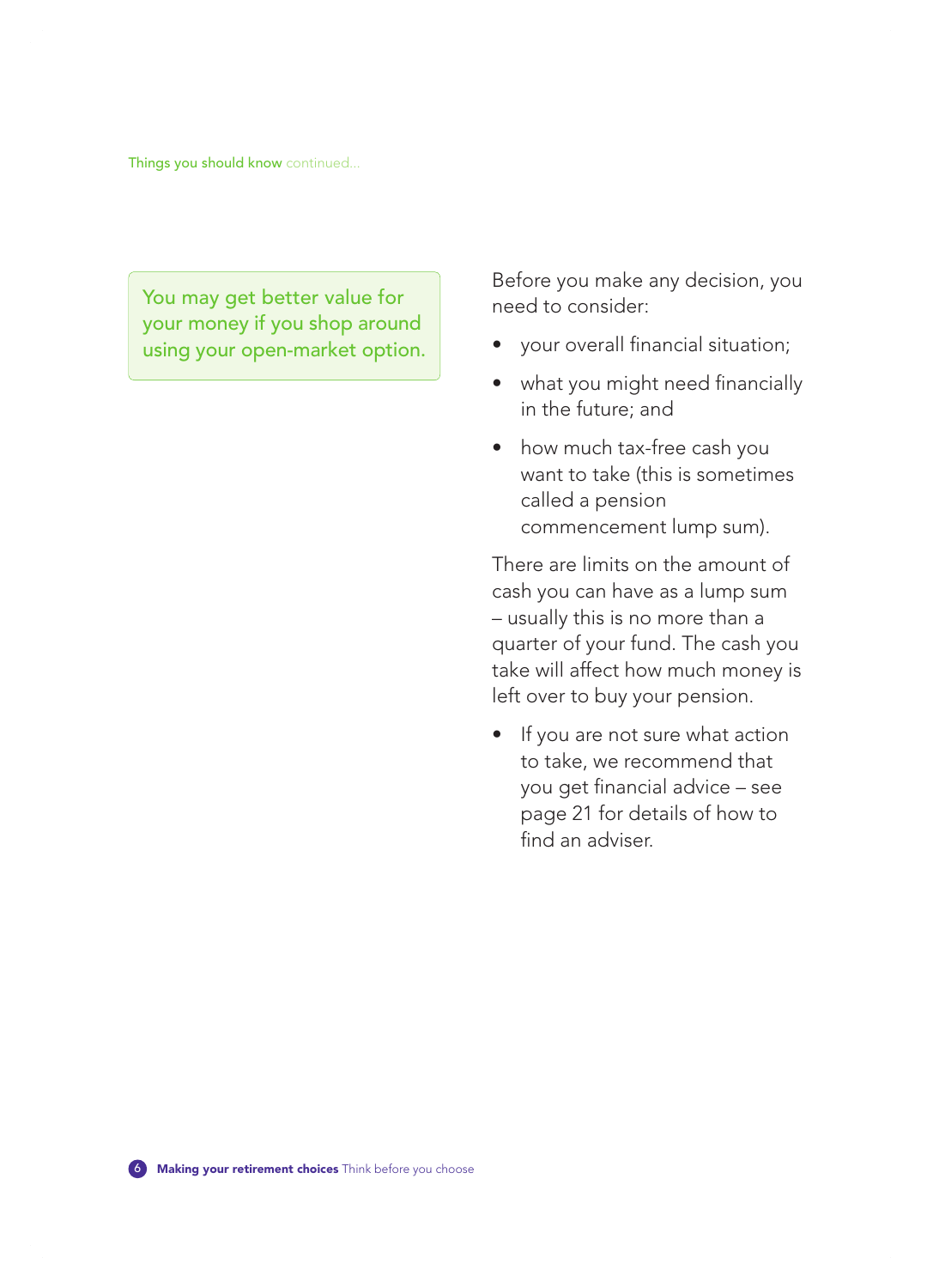# What is an annuity?

An annuity converts your pension savings into a series of payments – the pension scheme pays your pension savings to an insurance company who, in return, agrees to pay you a regular income for the rest of your life. This is often called a lifetime annuity.

### What affects the cost of an annuity?

- Type of annuity (see page 10)
- Age annuity rates tend to get higher the older you are
- Sex annuities for women currently cost more. This is due to a change which will apply from December 2012.
- Health and lifestyle
- Prices vary from provider to provider just like any other goods or services you buy, which is why it is so important to consider shopping around. You can get an immediate idea of the range of prices by putting your details into the Money Advice Service annuity comparison tables – www.moneyadviceservice. org.uk/tables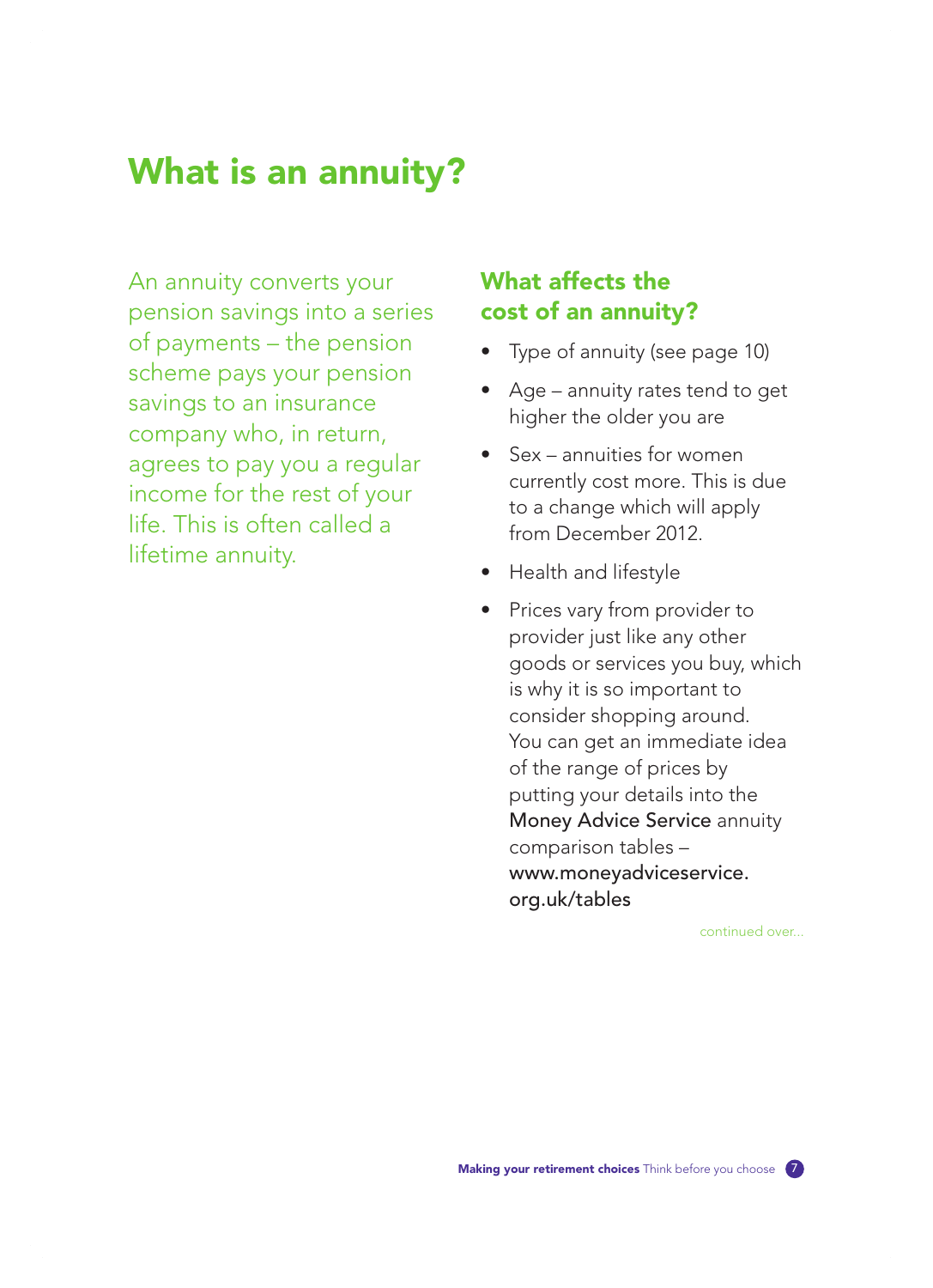The example below shows how the features on page 10 can affect the amount you are paid. It also shows the wide difference between how much insurance companies will pay. This makes clear how important it is to shop around using the openmarket option.

#### An annuity example



These figures, based on monthly income, are for a male in BN1 4DW, age 65, using a pension fund of £30,000 to purchase an annuity.

- 1. Male, smoker, single-life, level annuity, no escalation with no guarantee
- 2. Male, smoker, joint-life annuity (50%), escalating (in line with the RPI) with a 5-year guarantee
- 3. Male, non smoker, single-life, level annuity, no escalation with no guarantee
- 4. Male, non smoker, joint-life annuity (50%), escalating (RPI) with a 5-year guarantee

(We explain about single and joint-life annuities as well as level and escalating options and the guarantee on pages 10 and 11.)

These figures are based on the Money Advice Service tables on 14 February 2011. However, these figures will change over time and it's important to get up-to-date figures based on your own circumstances.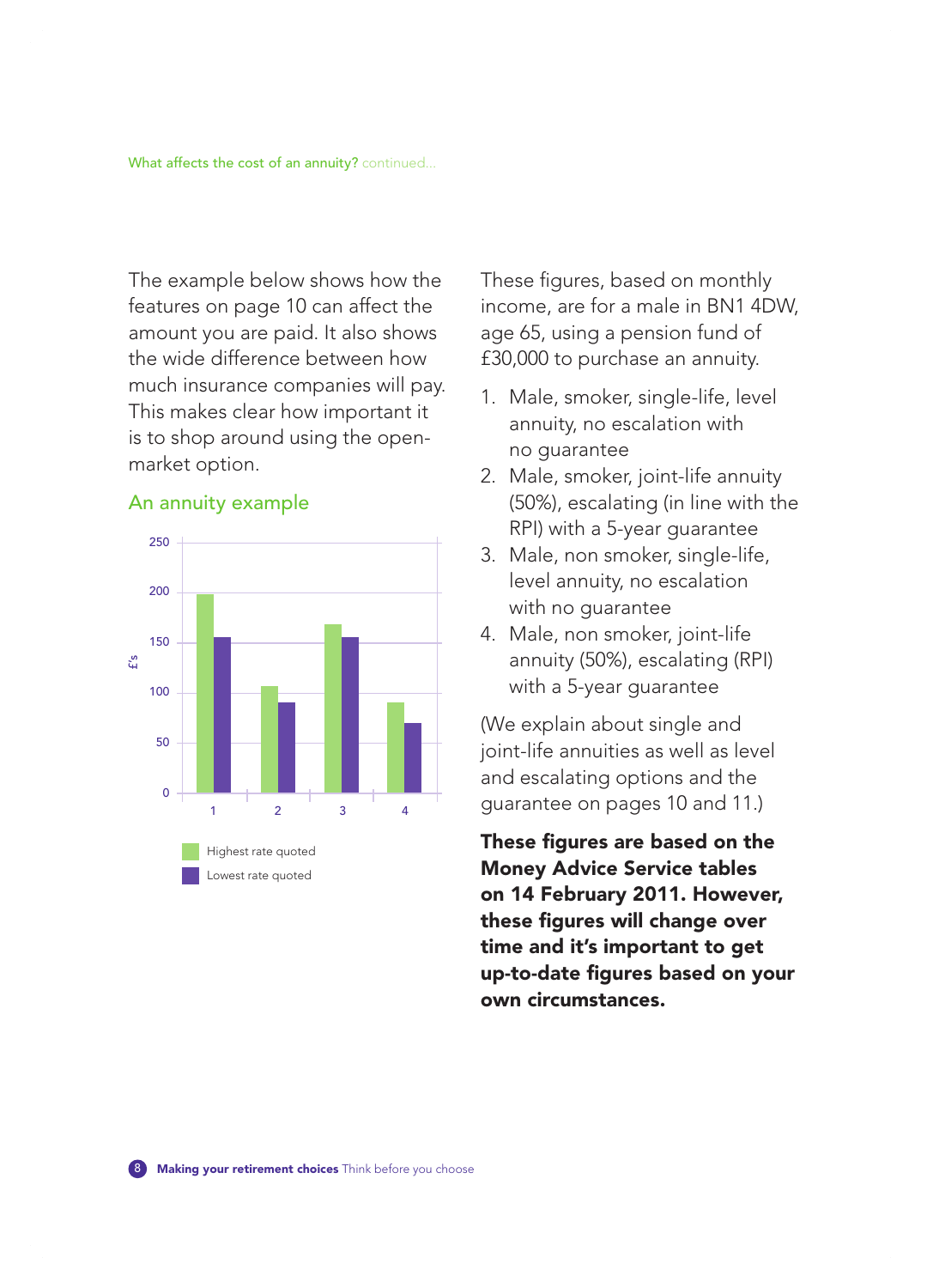## How does the openmarket option work?

You have a choice of who provides your retirement income when you retire. Your pension scheme will normally offer you an annuity but you can also shop around so you can choose the annuity that best suits your needs. Shopping around using your open-market option helps you to:

- find out how the cost might vary between providers;
- identify different features which may help you find the annuity which best suits your circumstances and how these features can affect the cost of the annuity or how much pension you get; and
- decide if you want to choose another option instead of buying an annuity (see page 13) if your scheme allows this.

It is particularly important to shop around:

- to find out if the annuity offered by your scheme is competitive;
- if you are in poor health as this may mean you can get a higher annuity; and
- if your lifestyle may qualify you for a higher annuity, for example, if you smoke or do a particular type of job.

Even if you have been very happy with your pension scheme up to now, consider the open-market option to check that it is offering the best deal for you when you come to retire. Remember, if you do nothing, you may not get the best annuity.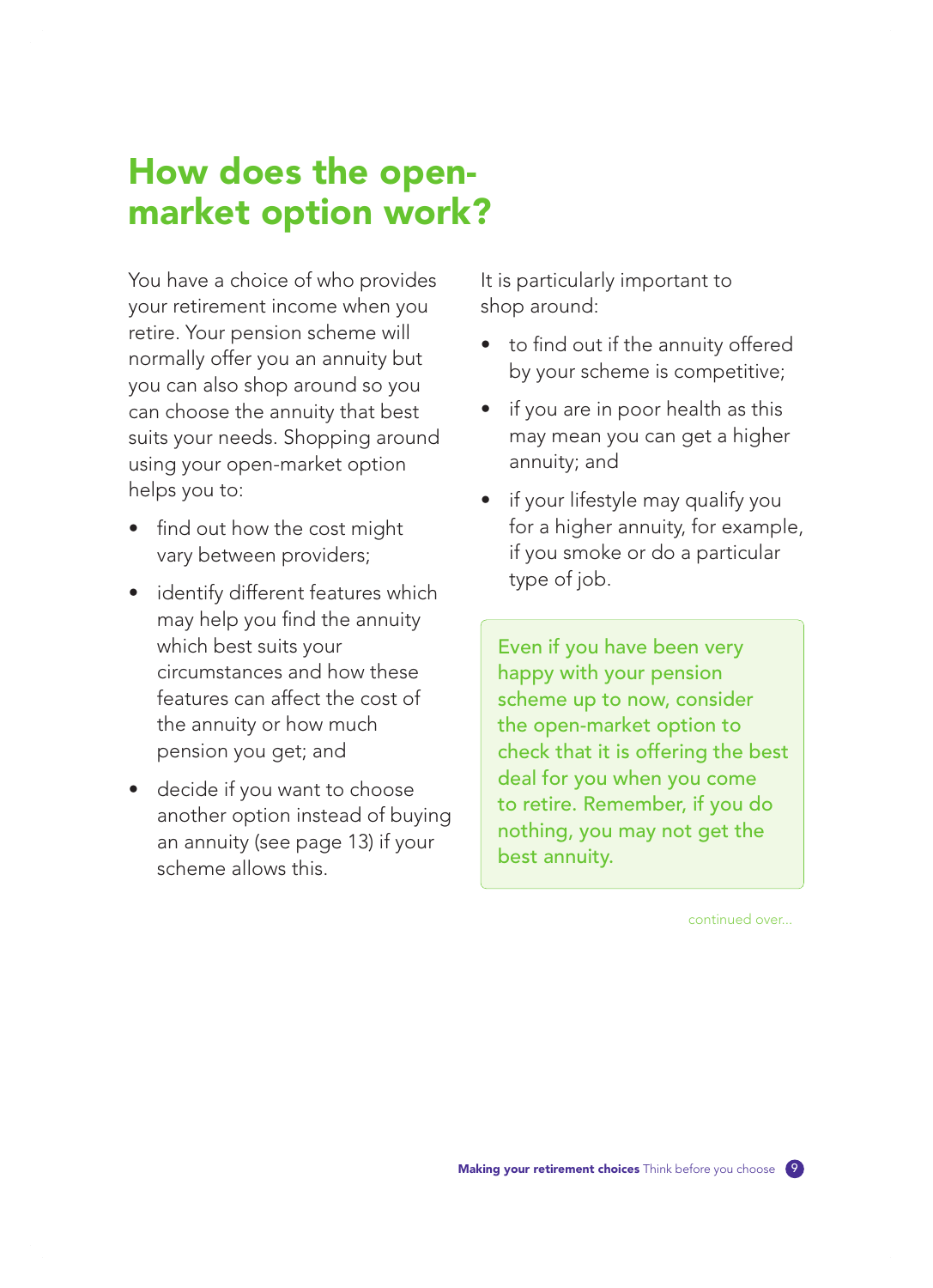How does the open-market option work? continued...

### Who can help you with the open-market option?

- A financial adviser
- The Money Advice Service
- The Pensions Advisory Service (TPAS)

See pages 20 and 21 for their contact details.

Choosing an annuity can be complicated – so get all the help you can. There is much free help available. For example, you can get help from TPAS and The Money Advice Service.

### What types of annuity are there?

There are 2 basic types of annuity – a single-life annuity and a joint-life annuity. There are other features that you could choose to include in the basic types, to suit your needs and circumstances. Check which features are included in the annuity offered by your scheme. We have described these below.

#### The 2 basic types of annuity

#### Single life

This pays an income to you for the rest of your life.

#### Joint life

This pays an income to you for the rest of your life. And then, when you die, it continues to be paid (usually at a reduced rate) to your husband, wife or partner until they die.

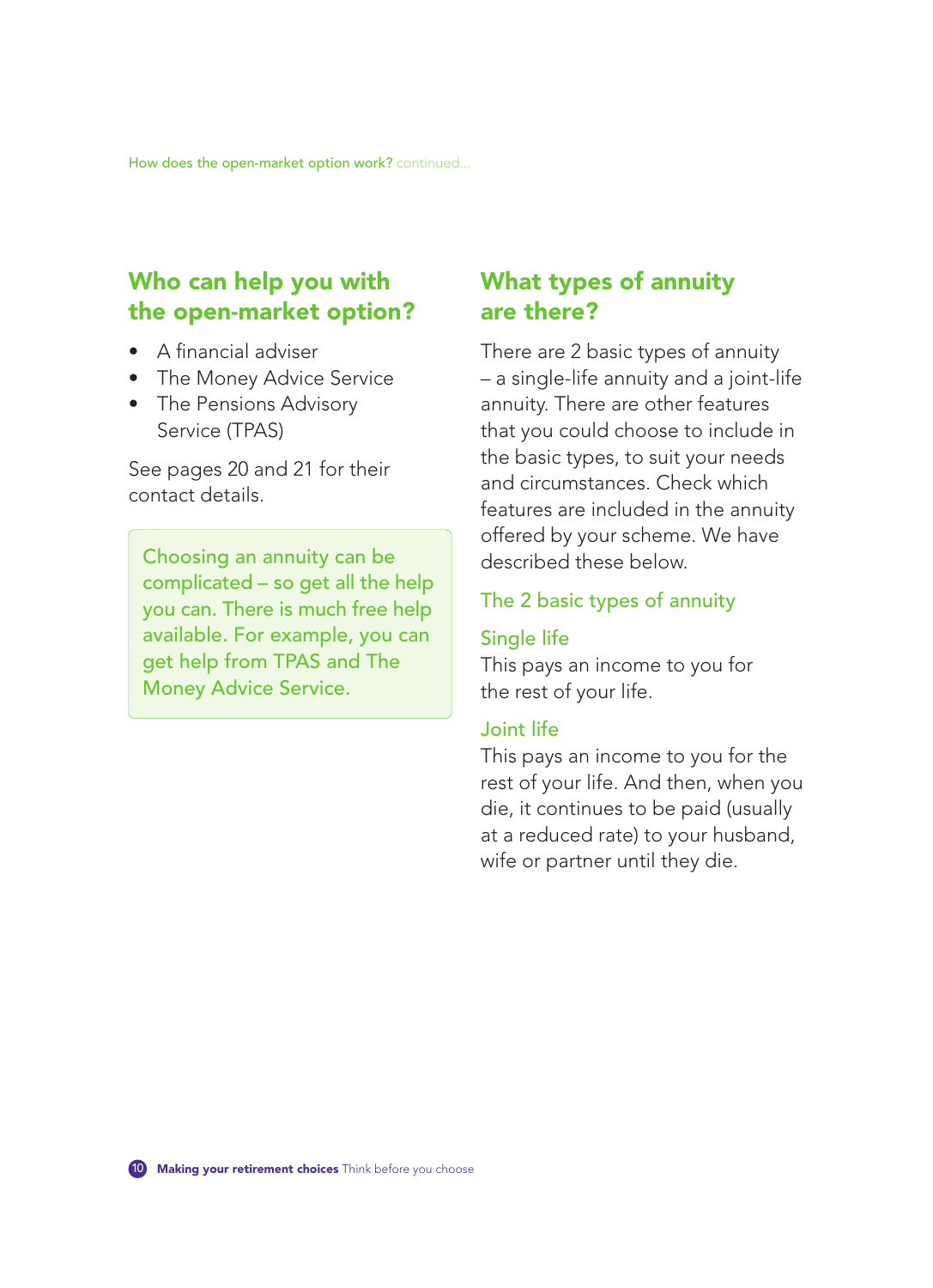#### Options you may be able to include:

#### Level

The pension income you receive stays the same throughout your life. This means it starts at a higher rate than an annuity which increases. Over time, although the amount you receive stays the same, the amount the pension can buy will drop if prices rise (inflation) and increase if prices fall (deflation).

#### Yearly increases (escalation)

The pension income you receive increases each year, in line with inflation (the Retail Prices Index (RPI) or the Consumer Prices Index (CPI)), or at a fixed rate, for example, 3% or 5% each year. You will get a smaller starting pension than with a level annuity, but the increases help to protect the spending power of your pension. If inflation stays low, it can take as long as 20 years or more for an escalating annuity linked to inflation to pay out as much as a level annuity. If you choose to link your annuity to inflation, check with the insurance company what would happen at a time of falling prices.

#### Guarantee period

Your pension income can be guaranteed for a set period, usually 5 or 10 years, so that it continues to be paid (usually to your widow, widower, civil partner, or to your estate) for the rest of the guarantee period if you die before the period ends. If you include a guarantee period, it may involve a small reduction in the amount of your annuity.

#### Lump sum on death

A different type of guarantee you may be able to choose is an annuity protection lump-sum death benefit to make sure that if you die, the annuity will pay out a taxable lump sum, equal to the cost of your annuity less any income you have already been paid.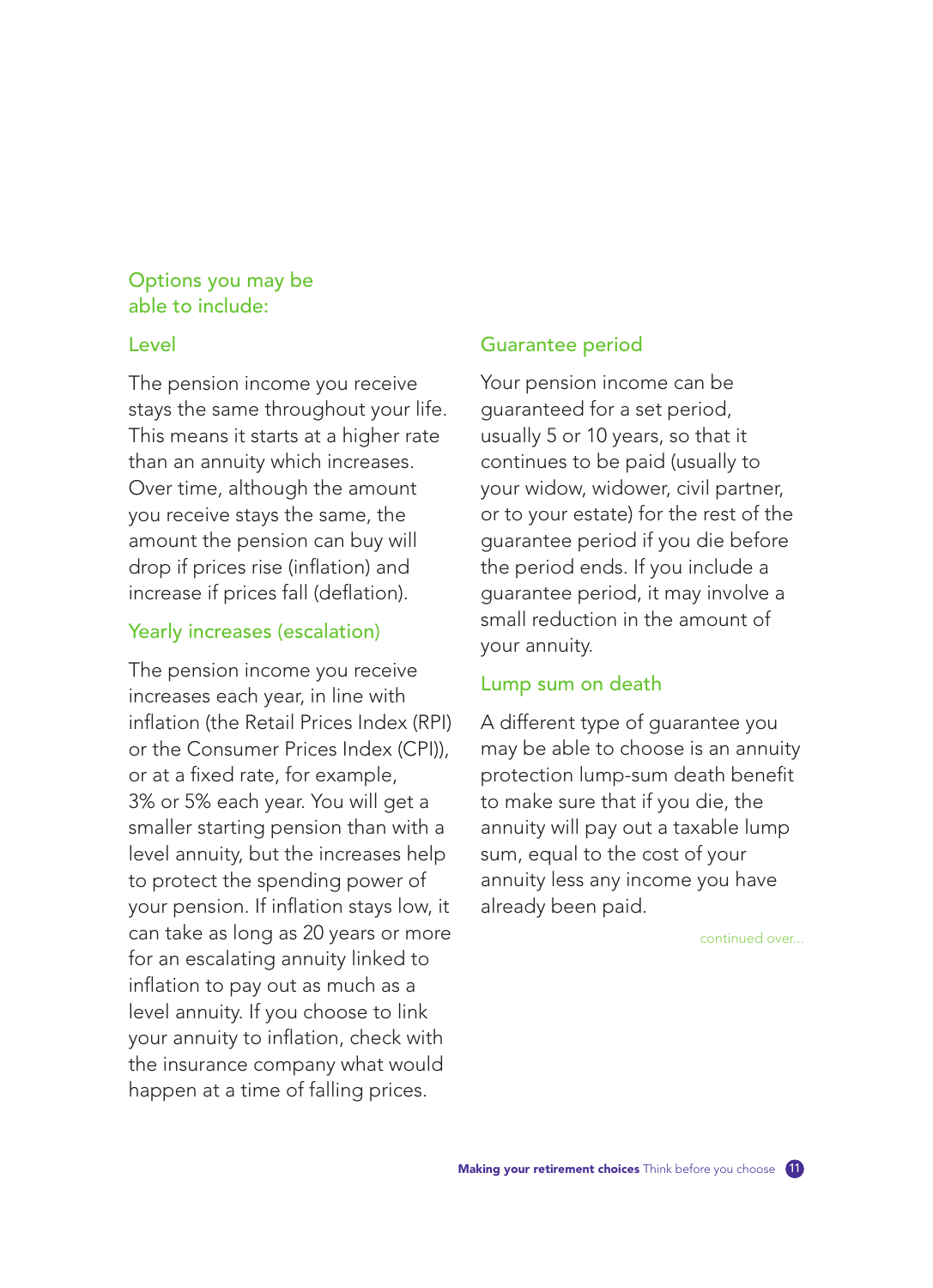How does the open-market option work? continued...

#### Investment-linked annuities (including with-profit annuities)

These annuities offer the potential for you to receive a higher income but rely on stock-market performance. As a result, your income could go down as well as up.

#### Impaired life annuities

These annuities can pay a significantly higher income if you have a health problem that threatens to shorten your life. In cases of serious ill health, where a registered medical practitioner confirms that your life expectancy is less than a year, the law may allow you to take the whole of your pension fund as a lump sum.

#### Enhanced life annuities

These annuities can pay a significantly higher income if your lifestyle may shorten your life. For example, if you are overweight, a smoker, have done certain manual jobs or live in a particular part of the country.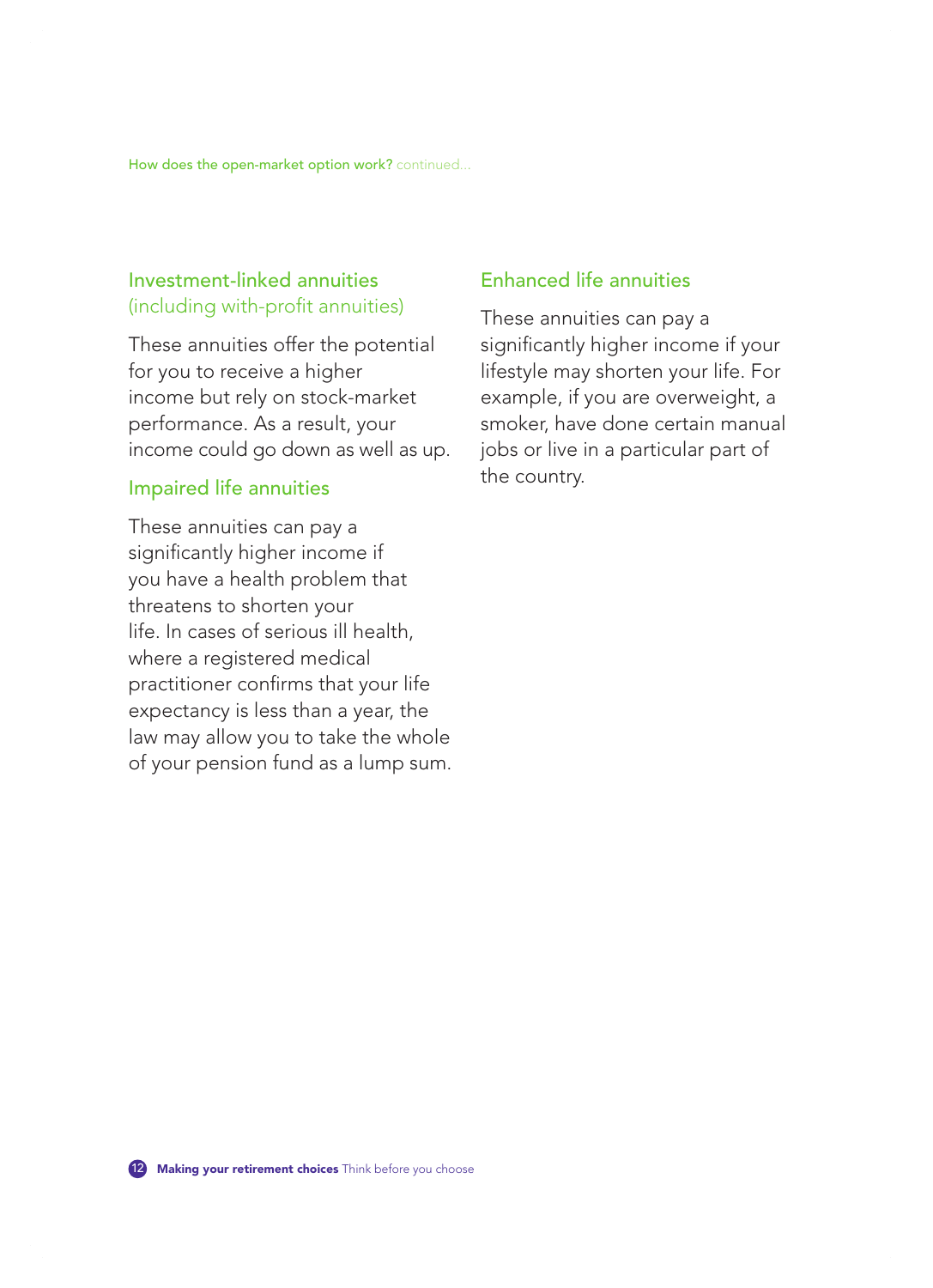# What alternatives are there to an annuity?

When you retire, you may decide you do not want to buy an annuity.

Some of the alternatives we describe below may only be suitable if you have a large amount in pension savings or other sources of income and are comfortable taking some risk with your pension.

And, not every pension scheme offers all or any of these alternatives. So, you should speak to a financial adviser authorised by the FSA who will be able to tell you if the option you choose is available, or indeed suitable, for your circumstances.

Make sure you are comfortable with the risks of choosing one of the alternatives to an annuity shown here and on page 14.

#### Alternatives to an annuity

Cash lump sum – for smaller funds (this is sometimes called trivial commutation)

If you are at least 60, you may be able to take all your pension savings as a lump sum. You can usually only do this if the total value of all your savings in all pension schemes is less than £18,000.

If your fund value in an occupational fund is less than £2,000 then you can take it as a cash lump sum if your scheme rules allow, even if all your pension savings are more than the minimum amount mentioned above.

You usually pay tax on part of these lump sums.

#### Phased retirement

You can use your pension savings to buy annuities at different ages in the future.

#### Drawdown pension (sometimes also called income withdrawal or drawdown)

You take an income direct from your pension savings.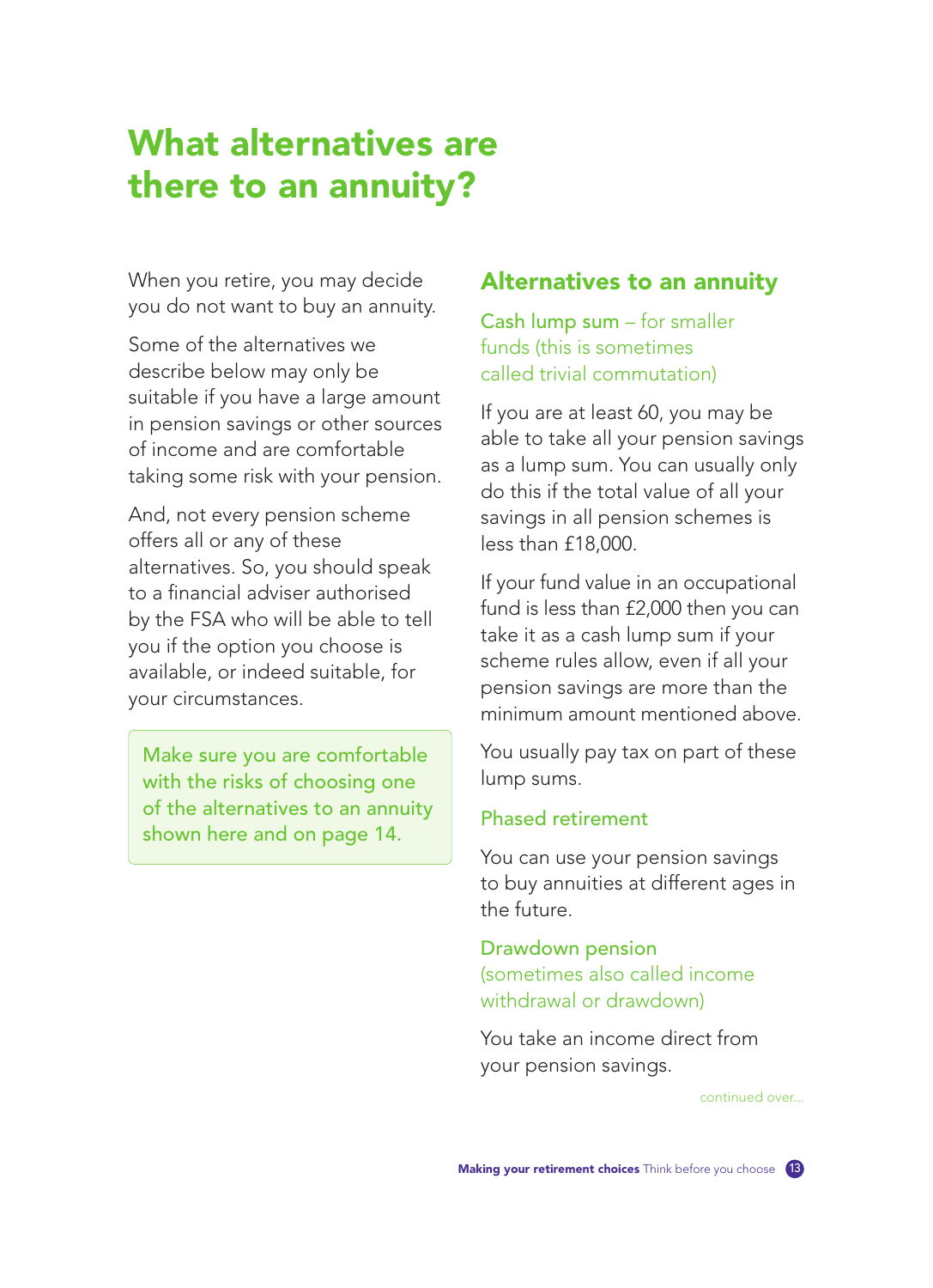#### Short-term annuities

You can buy a series of annuities each lasting for a fixed term (usually up to 5 years). You can then leave the rest of your savings invested or use them to buy a lifetime annuity.

#### Putting off buying an annuity

Your scheme rules may allow you to put off (postpone) buying an annuity, whether or not you stop working. By postponing buying an annuity (either for a limited time or indefinitely), you may get a higher annuity because your pension savings will have been invested for longer and you will be older.

However, annuity rates and investments can go down as well as up. Check whether you may lose any guarantees or have to pay any charges by putting off taking your pension income. It may also be possible for you to be paid your tax-free lump sum but delay taking any income.

#### Other ways

There are new options now available which pay a regular income and offer guarantees of either investment growth or the amount of pension fund you will have left to buy an annuity later on. They vary in:

- what they're called;
- the guarantees they offer; and
- the charges they make to cover the cost of the guarantees.

You generally have to give up some investment growth potential to pay for the guarantees.

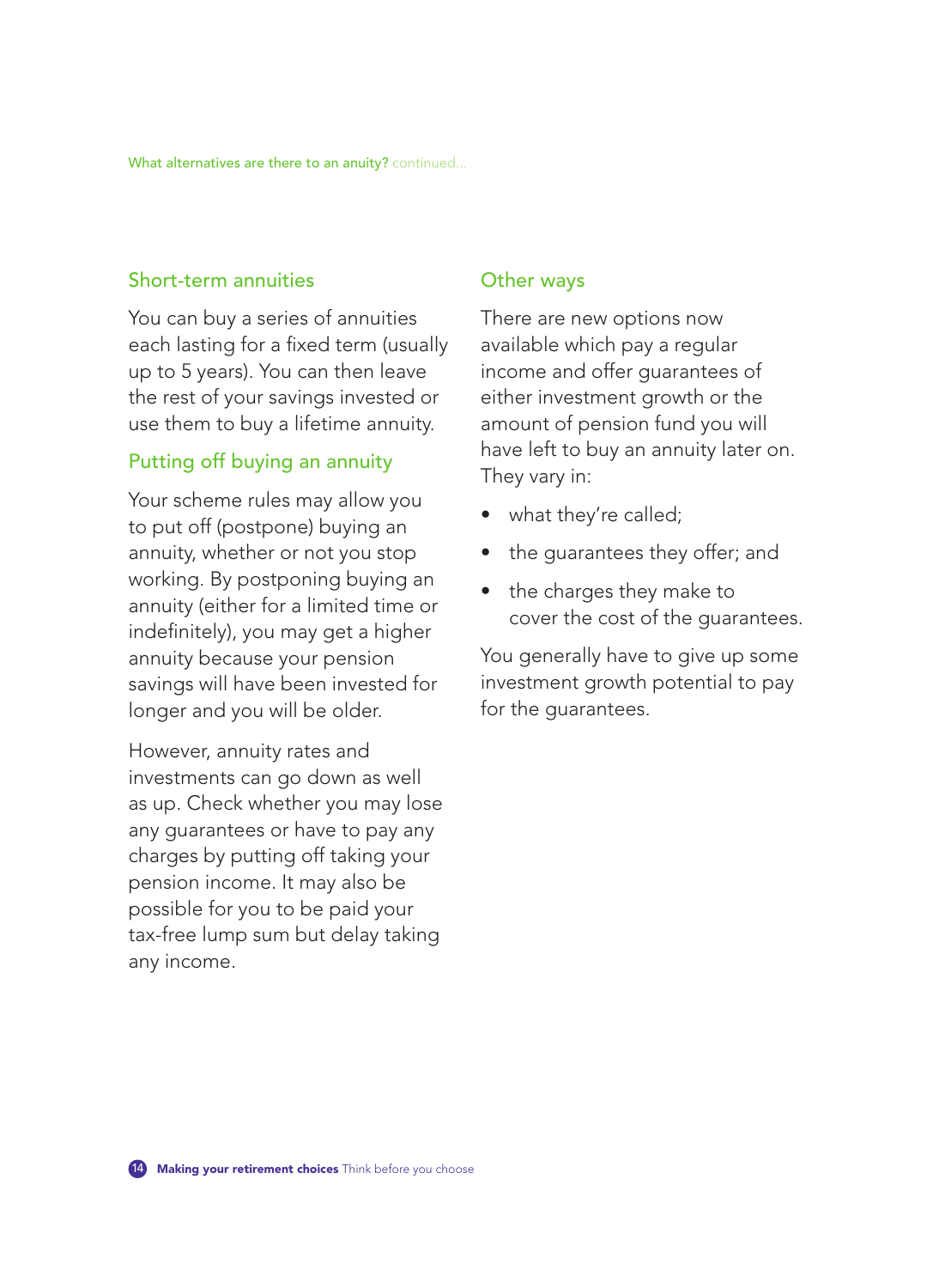# What things should I keep in mind if I shop around?

- If you use your open-market option and decide to buy your annuity from another insurance company, your pension scheme might take charges from your fund. You need to get an estimate of the value of your fund (less any charges) before you can ask insurance companies for a quote for an annuity.
- Make sure you compare like with like. For example, don't compare a level annuity with one that increases.
- Make sure any annuity you choose fits with your circumstances. (For example, do you need an escalating annuity or do you qualify for an enhanced annuity?)
- Check whether you will lose any benefits (for example, the option to buy an annuity at a guaranteed rate) or pay any charges if you don't take up your pension scheme's offer.
- Quotes for annuity rates are often available only for a limited time, usually seven to 28 days. Also find out if there is a 'cooling-off' period during which time you can cancel any choice you make.
- You may find it difficult to shop around if you have a small pension fund (less than £5,000) as some firms may not be interested in providing an annuity or in giving you advice, or they might charge for this service.
- Not all companies will deal with you direct. It may be better to ask a financial adviser to look at the annuity rates on offer. Some advisers specialise in annuities, and it may be worthwhile going to one that does.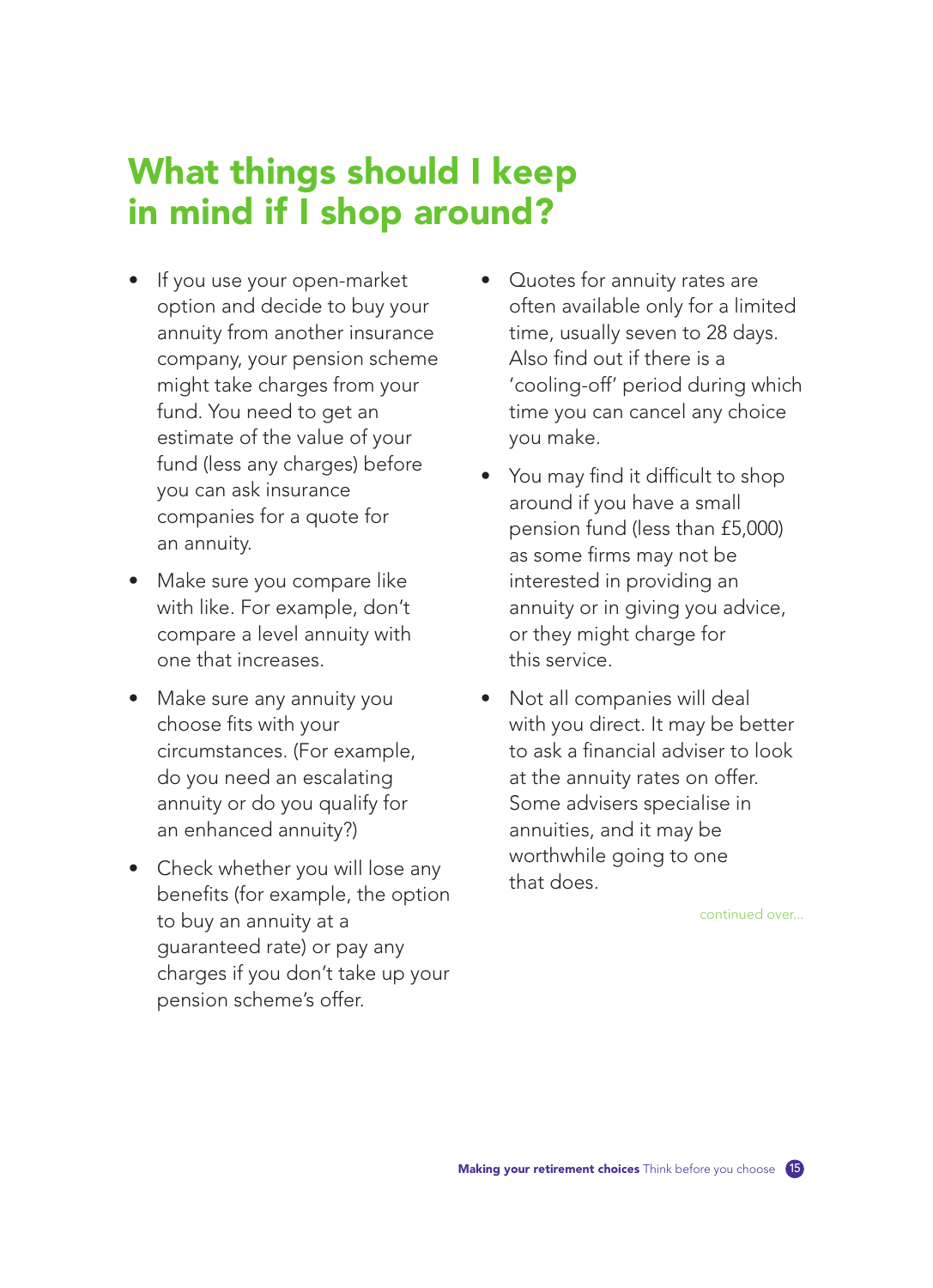What things should I keep in mind if I shop around? continued...

• If you use the open-market option, the adviser may be paid commission. The insurance company will pay this, so this should not affect the amount you pay for the annuity. But ask the adviser if you will have to pay any other charges. If you take your annuity from your pension scheme, your adviser may ask you to pay a fee for the advice they have given you.

If you are comparing annuities under the open-market option, remember to compare like with like.

### Frequently asked questions

#### What if I have a defined contribution fund in more than one pension scheme?

You may want to get financial advice. For example, you may be able to combine the money from all your schemes and use it to buy one annuity rather than buy a different annuity for each scheme. This may give you better buying power.

#### Do I have to pay tax on my pension income?

Yes, your pension income counts as earned income for tax purposes. Remember that most schemes will allow you to take a part of your fund, normally up to a quarter, as a tax-free lump sum, as well as receiving an income.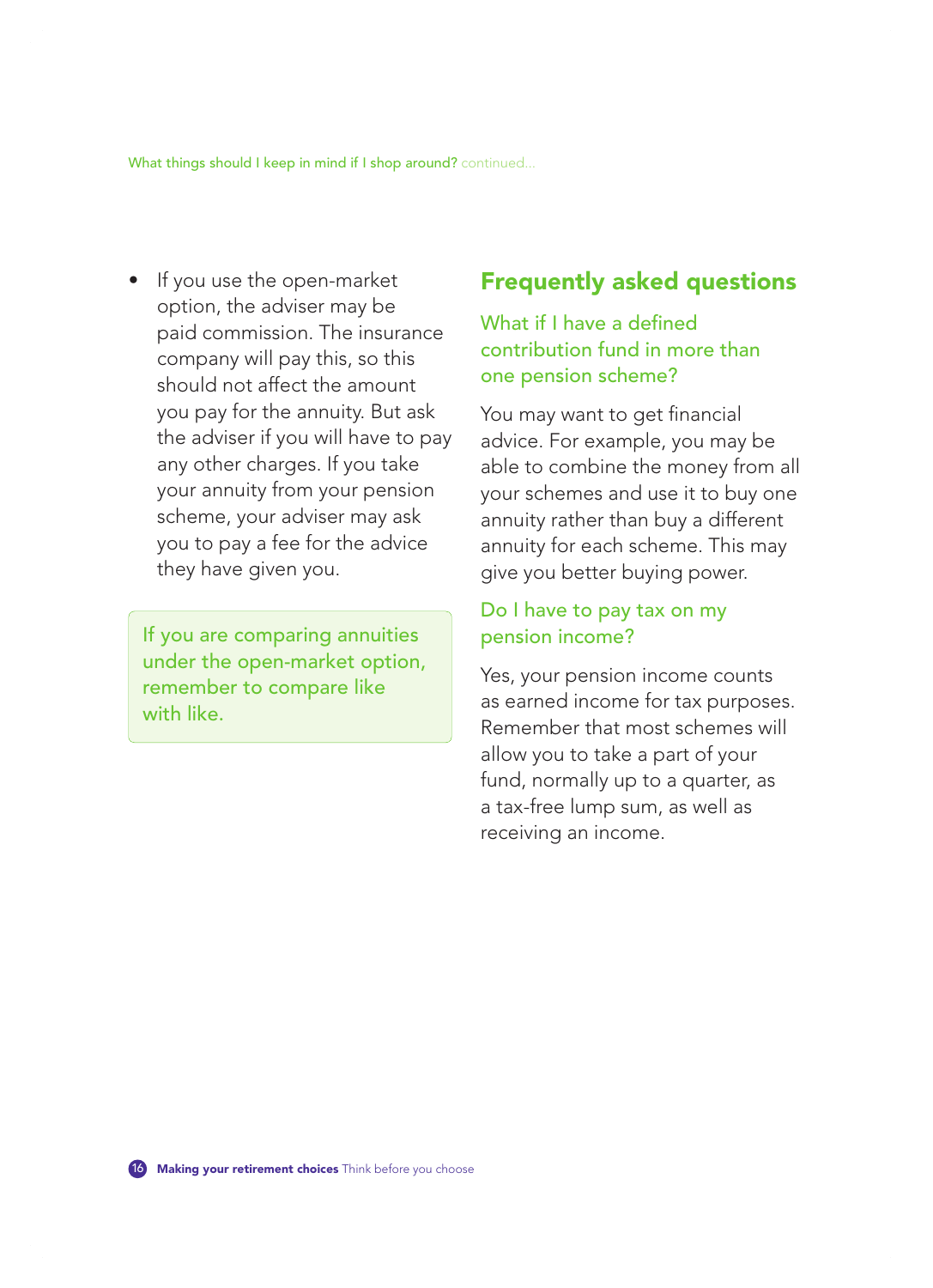#### What if I am contracted out of the additional State Pension (the State Second Pension)?

Your employer's money purchase scheme will be able to tell you if it is contracted out of the State Second Pension (S2P). (This used to be called the State Earnings Related Pension Scheme (SERPS).) If so, you must currently use part of your pension fund to buy a 'protected rights annuity'.

For example, the annuity rates are the same for men and women and the annuity will have to be joint life if you are married or in a civil partnership. From 6 April 2012, you will not need to buy a protected rights annuity.

The Pensions Advisory Service (TPAS) has free online information on contracting out at www. pensionsadvisoryservice.org.uk

What if I have an individual pension policy or a free-standing additional voluntary contribution (AVC) plan?

If you have an individual pension arrangement, for example, a personal pension (including those which are part of a group personal pension scheme taken out by an employer), please see the Money Advice Service guide 'Just the facts about your pension – it's time to choose'. Go to www. moneyadviceservice.org.uk/pdfs/ pensions\_choose.pdf

#### How will I know how much I have available to buy an annuity?

You can get an estimate of the value of your pension fund (less any charges for using the open-market option) from your pension scheme. Your pension scheme should send this to you before your retirement date, so you can start to shop around. You should then take off any amount you plan to take as a tax-free lump sum when you retire.

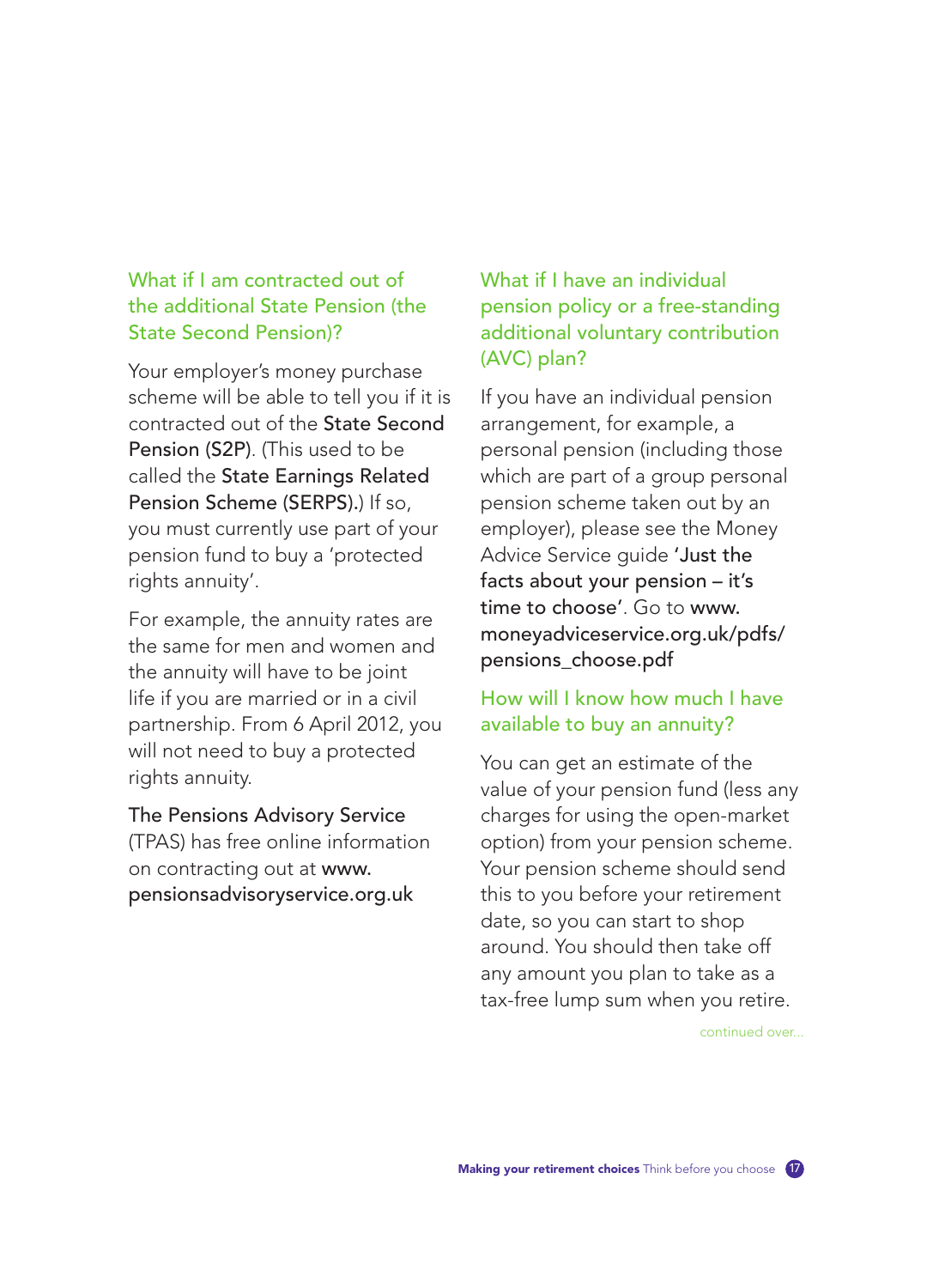What things should I keep in mind if I shop around? continued...

### Will the stock market affect the value of my pension fund?

If you are invested in a fund which rises and falls in value (for example, it is invested in the stock market), the value can change. You may want to investigate whether you have the option to switch into a lower risk fund to reduce uncertainty in the run-up to retirement.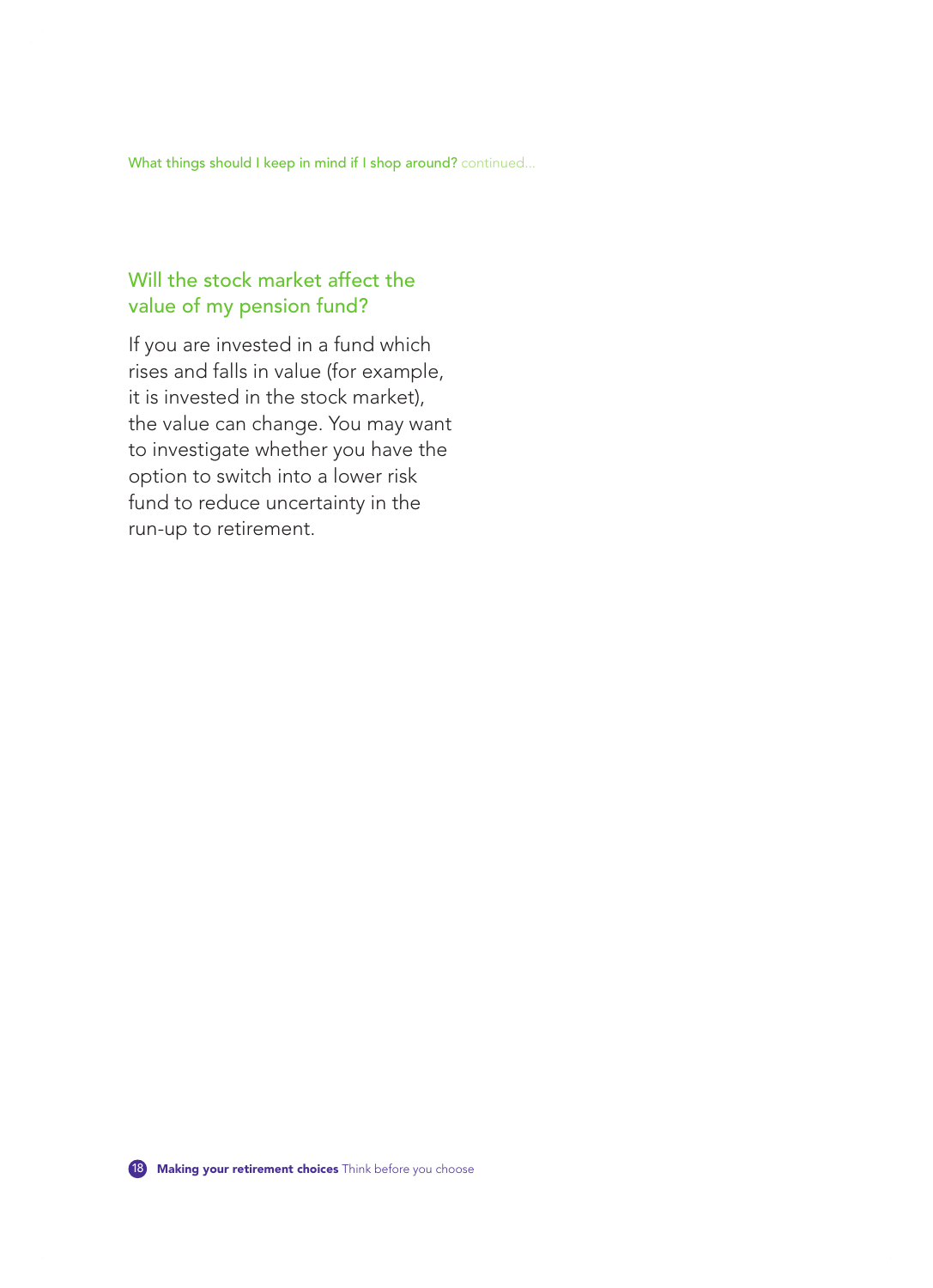# Who regulates annuities?

We, The Pensions Regulator, regulate workplace pension schemes. However, you will usually buy your annuity from an insurance company and these are regulated by the FSA.

If an insurance company cannot pay all amounts due, the Financial Services Compensation Scheme (FSCS) may be able to help you.

### Ten important things to consider

- 1 Once you have bought an annuity, you cannot normally change your mind. So, it's worth making sure you get the right one.
- 2 In difficult economic times, your pension fund may be worth less than you expected.
- 3 Talk to a financial adviser to see if they can help.
- 4 If you want to delay taking your pension income, check for charges or penalties which might apply.
- 5 Do you want to change funds before you retire for example if your fund rises and falls in value?
- 6 Do you want to take tax-free cash from your fund before you take an income?
- 7 What annuity options are available from your scheme?
- 8 Compare what your scheme offers with the open-market option.
- 9 Do you qualify for an impaired life or enhanced annuity?
- 10 Would one of the alternatives to an annuity be suitable for you?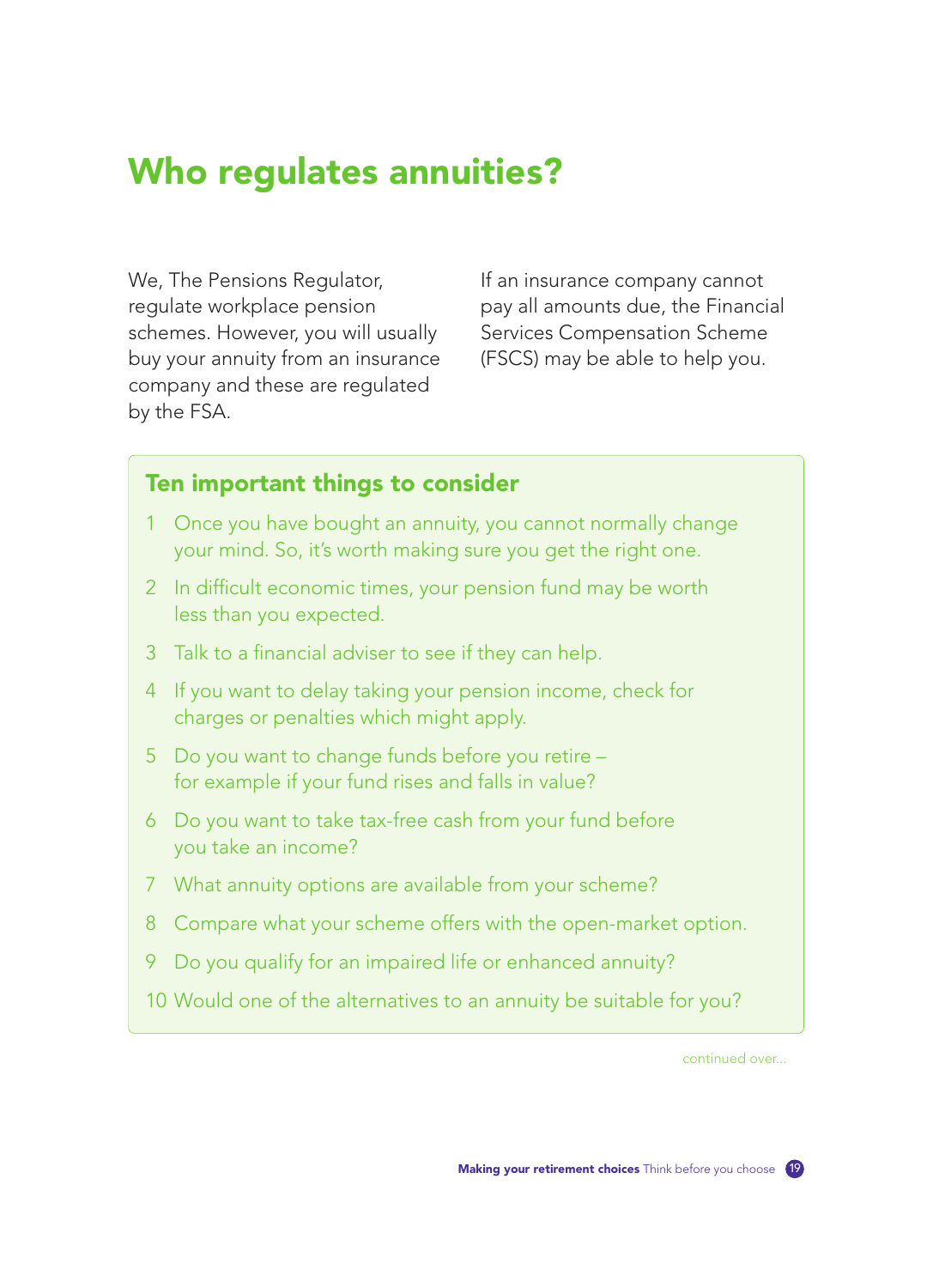### Where to get more information

You can get more information from the following organisations.

#### The Money Advice Service

The Money Advice Service has produced a range of free guides, available from its website. The website also has tables of different annuity rates to help you compare prices.

Helpline: 0300 500 5000

Typetalk line: 18001 0300 500 5000 Website: www.moneyadviceservice.org.uk

#### Department for Work and Pensions (DWP)

For advice on preparing for your retirement including state pensions, see The Pension Service website. If you live in Northern Ireland, see the Department for Social Development website at www. dsdni.gov.uk

Phone: 0845 606 0265 Textphone: 0800 731 7339 Website: www.direct.gov.uk

#### Financial Services Compensation Scheme (FSCS)

The FSCS helps protect consumers against financial loss when firms authorised by the FSA cannot or are unlikely to pay claims against them.

Phone: 0207 741 4100 or 0800 678 1100 Website: www.fscs.org.uk

It provides a guide 'How we can help'. Go to www.fscs.org.uk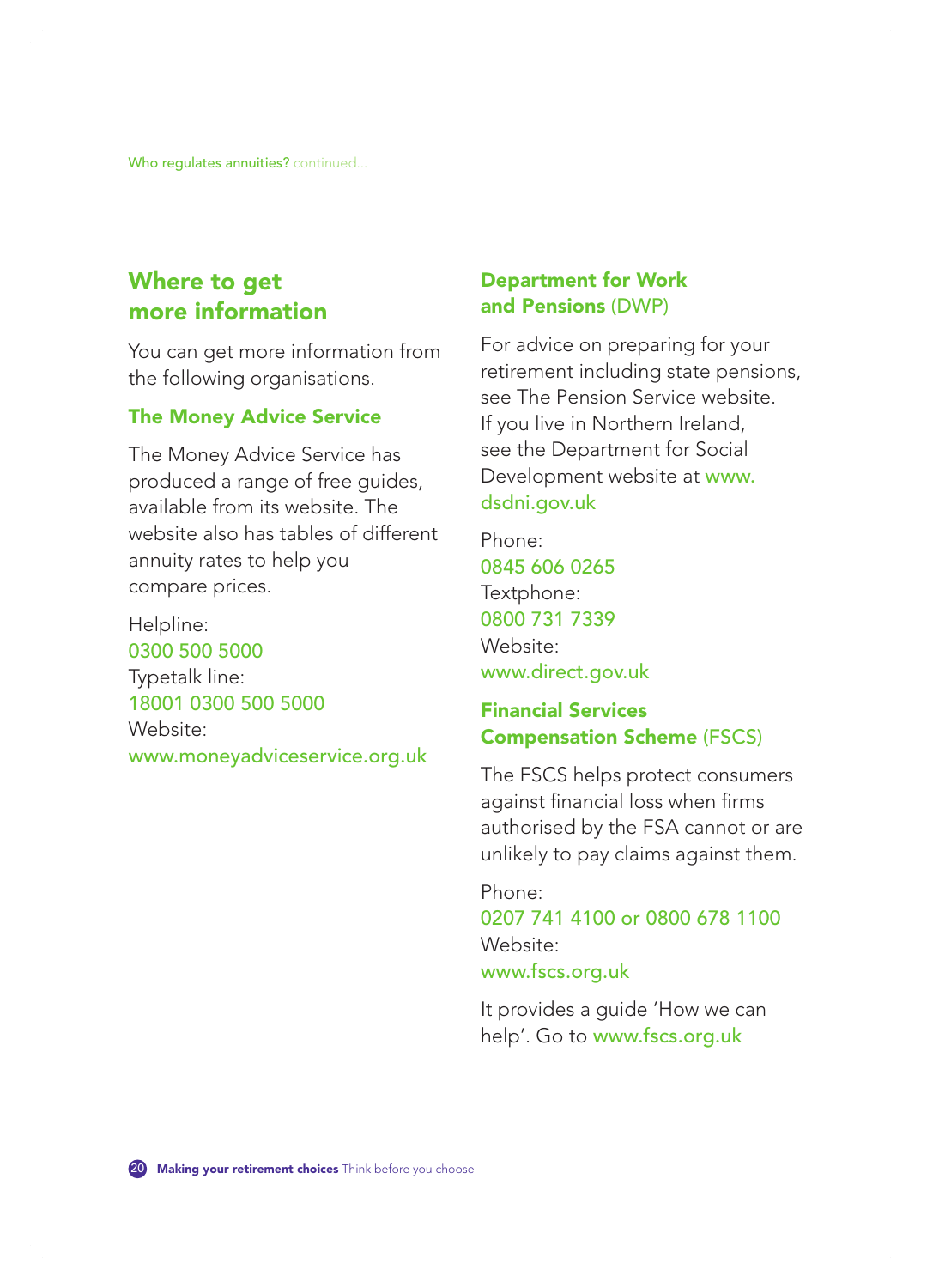#### The Pensions Advisory Service (TPAS)

TPAS is an independent organisation which can help with questions about your pension and annuities. You should also consider using the annuity planner on the TPAS website homepage.

Phone:

0845 601 2923 Email: enquiries@pensions advisoryservice.org.uk Website: www.pensionsadvisory service.org.uk

#### The Pension Tracing Service

The Pension Tracing Service can help you track down pension schemes you have been a member of in the past. Their tracing service is free – you can either phone them and ask them for a tracing request form or you can use their online form.

Phone: 0845 600 2537 Textphone: 0845 300 0169 Website: www.direct.gov.uk

#### Your trustees or your scheme administrator

You'll find their contact details in your scheme literature.

#### A financial adviser

To find a financial adviser or financial planner, you can contact one of the following organisations:

#### Unbiased.co.uk

Website: www.unbiased.co.uk

#### Personal Finance Society Website:

www.findanadviser.org

#### Institute of Financial Planning

Phone: 0117 945 2470 Website: www.financialplanning.org.uk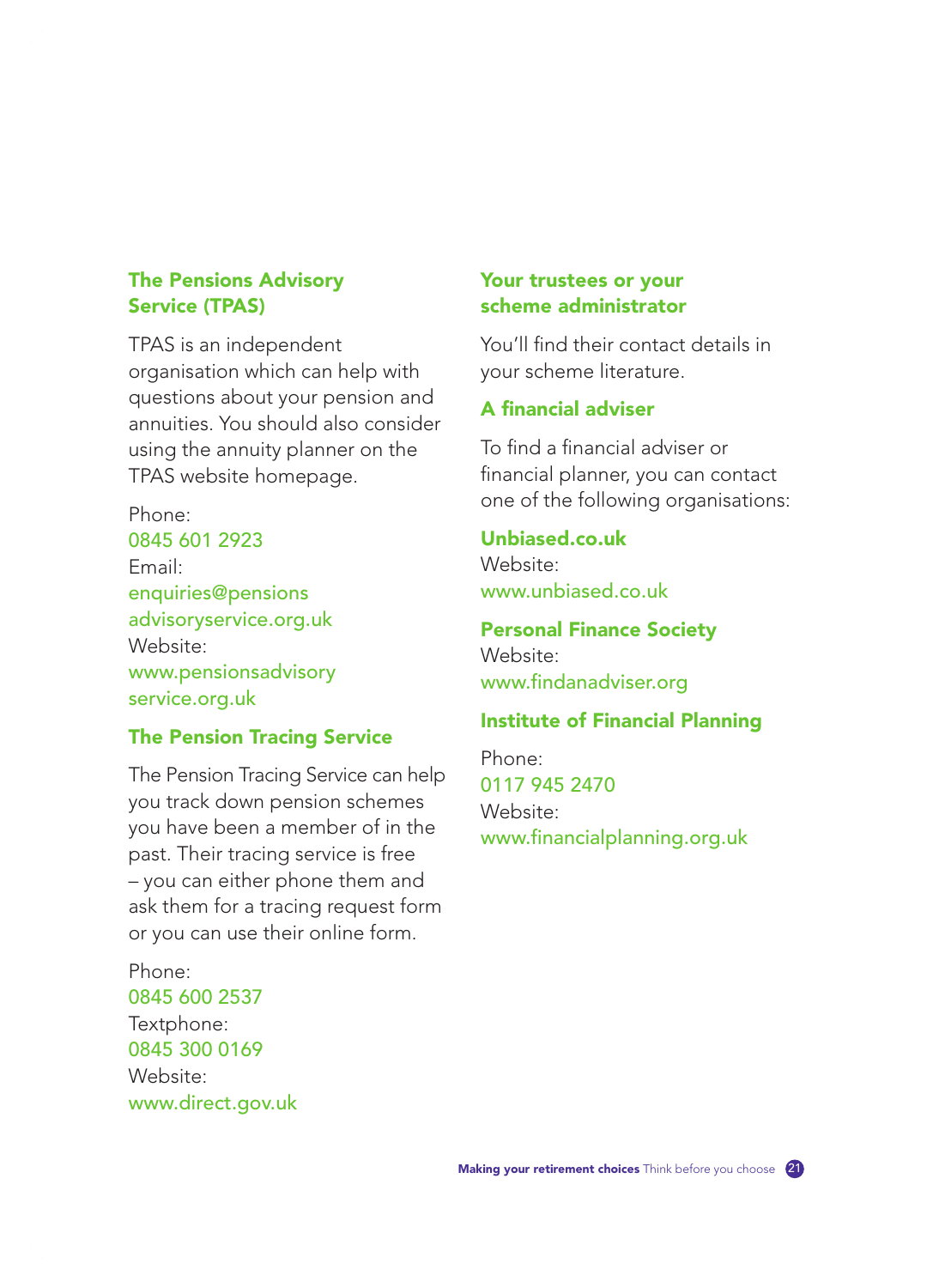### Jargon buster

#### Additional voluntary contributions (AVCs)

Extra contributions that you pay into your pension scheme to boost your pension.

#### Annuity

An annuity changes your pension fund into an income when you retire. This is often called a lifetime annuity.

#### Annuity rate

The amount of income you get for your pension fund, which depends on several factors such as your age, annuity rate, health and the type of annuity you want.

#### Defined contribution (DC)

A pension scheme where the benefits depend on how much you and your employer contribute, how well your investments do and annuity rates when you retire.

#### Final salary

A pension scheme where the benefits are linked to your earnings. This is sometimes called defined benefit (DB).

#### **Hybrid**

A pension scheme that contains both defined contribution and defined benefit elements.

#### Occupational pension scheme

A pension scheme with trustees set up by an employer.

#### Open-market option (OMO)

Your right to shop around and buy your annuity from the insurance company offering the best deal for you.

#### Pension commencement lump sum

The part of your pension fund that you can take as tax-free cash (usually up to a quarter).